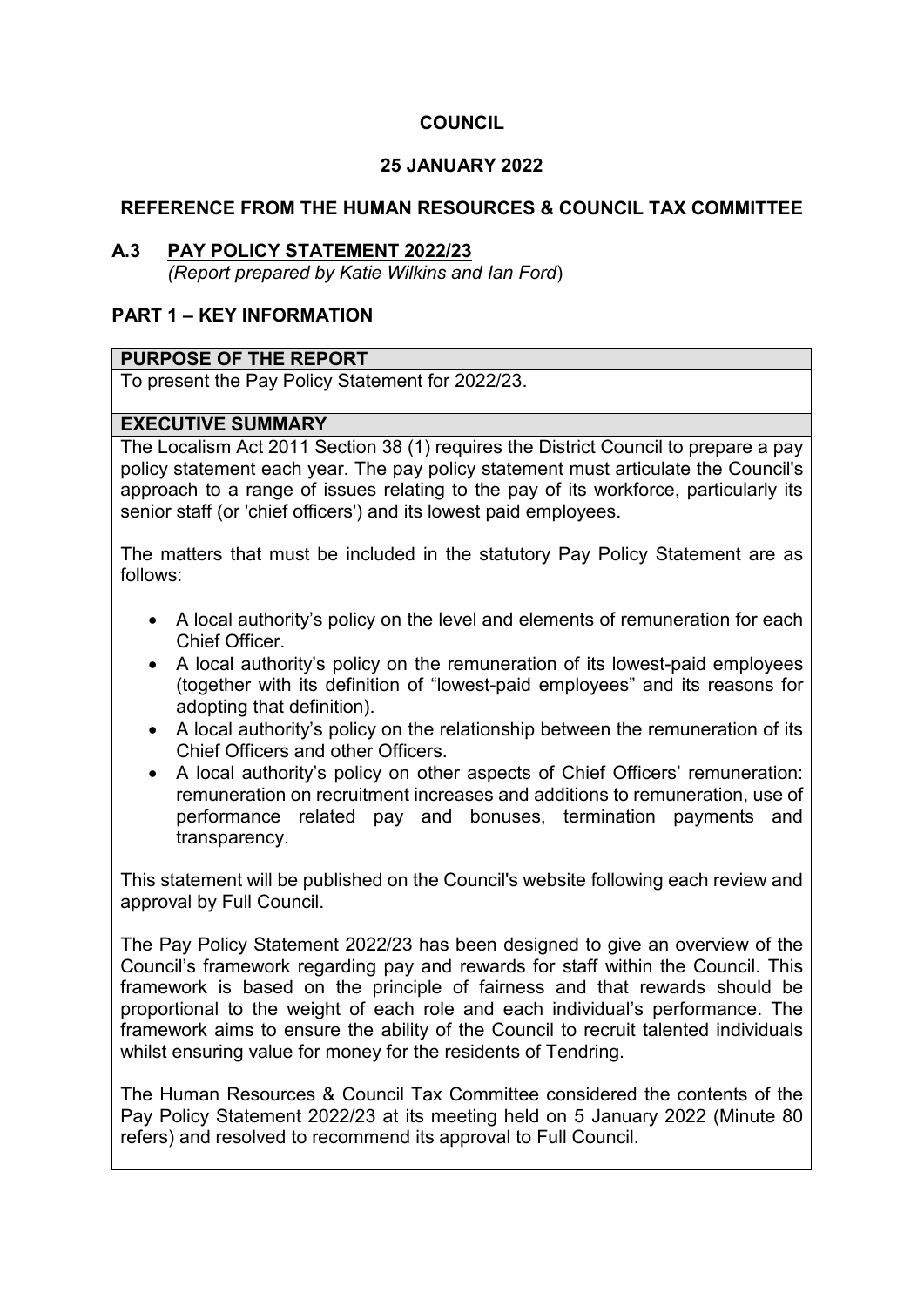In addition, the Human Resources & Council Tax Committee at that meeting held on 5 January 2022 (Minute 79 refers) considered a request from the Chief Executive to reduce his hours by 25% (with a consequential reduction in his salary of 25% which is £43,899.70 per annum) and resolved to recommend to Full Council that the Chief Executive's request be granted. However, the draft Pay Policy Statement 2022/23 now before Members has been drafted on the basis of the Chief Executive's current salary.

Therefore, it is Officers' recommendation to Council that, in the event that the Chief Executive's request to reduce his hours is approved by Full Council, the Assistant Director (Partnerships) be authorised to amend the Pay Policy Statement 2022/23 accordingly and to also re-publish it on the Council's website.

## **RECOMMENDATION(S)**

- **(a) That, subject to recommendation (b) below, the Pay Policy Statement 2022/23, as set out in the Appendix to this report, be adopted; and**
- **(b) That, in the event that the Chief Executive's request to reduce his hours by 25% (with a consequential reduction in his salary of 25% which is £43,899.70 per annum) is approved by Full Council, the Assistant Director (Partnerships) be authorised to amend the Pay Policy Statement 2022/23 accordingly and to also re-publish it on the Council's website.**

## **PART 2 – IMPLICATIONS OF THE DECISION**

#### **DELIVERING PRIORITIES**

The Council's annual consideration and formal approval of a Pay Policy Statement is part of the Council's governance arrangements and provides transparency for the residents of Tendring.

#### **FINANCE, OTHER RESOURCES AND RISK**

The Council has a statutory and contractual obligation to adopt the NJC pay spine.

The last agreed inflationary pay award of 2.75% (*paid across the pay spine*) was awarded for 2020/21.

Agreement is yet to be reached between National Employers and National Unions, regarding the Pay Award for 2021/22. On 19 October 2021, the National Employers agreed by a majority to reaffirm their offer made to National Unions on 27 July 2021 as full and final.

#### **LEGAL**

The Council has an obligation to implement the NJC pay spine alongside the approval and publication of an annual Pay Policy Statement in accordance with the provisions of the Localism Act 2011 (Section 38).

### **OTHER IMPLICATIONS**

**Consideration has been given to the implications of the proposed decision in respect of the following and any significant issues are set out below.**